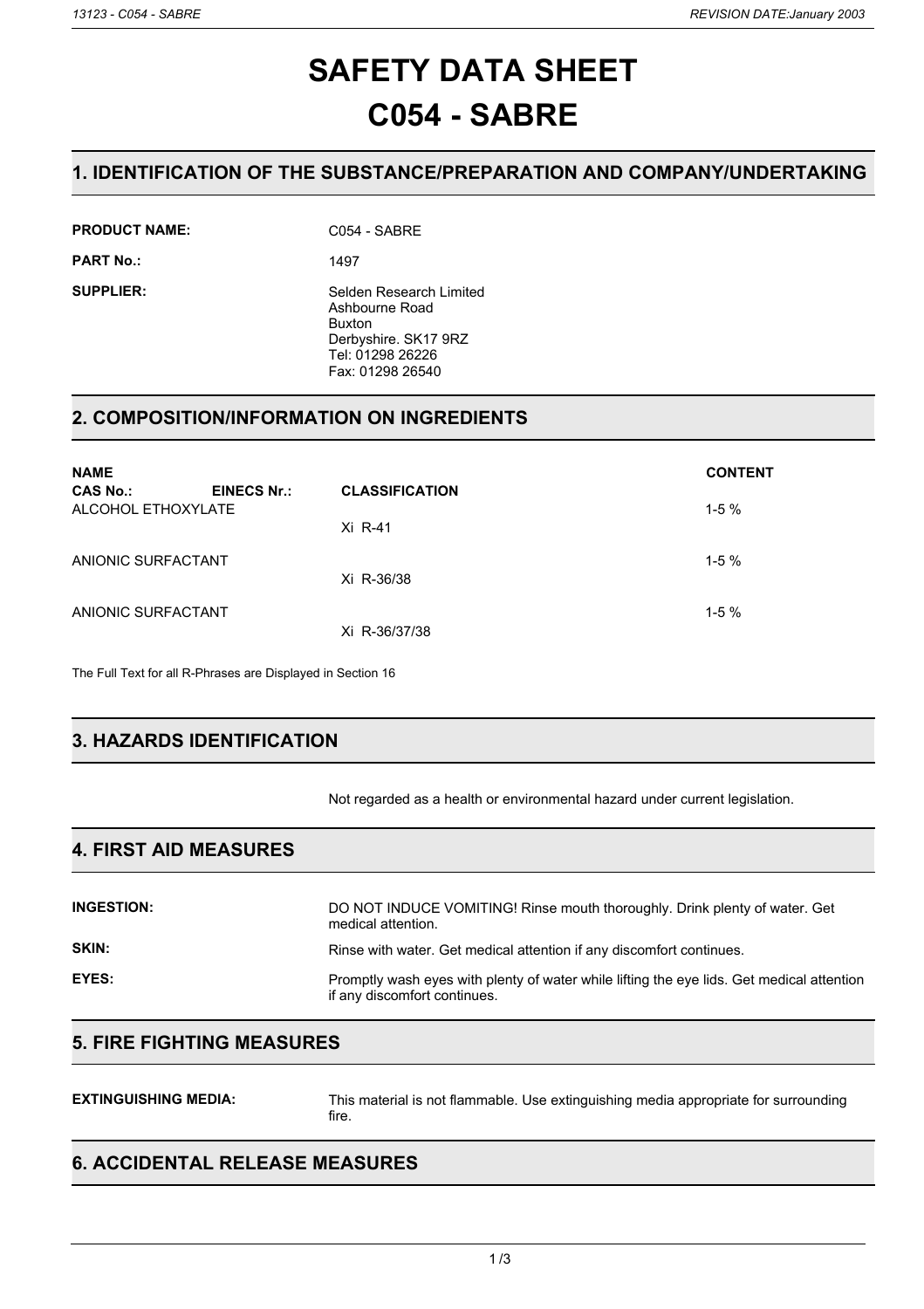#### **PRECAUTIONS TO PROTECT ENVIRONMENT:**

Any spillage needs to be contained and not allowed to enter water courses

**SPILL CLEANUP METHODS:** Stop leak if possible without risk. Absorb in vermiculite, dry sand or earth and place into containers. Flush with plenty of water to clean spillage area. Do not contaminate water sources or sewer.

### **7. HANDLING AND STORAGE**

| <b>USAGE PRECAUTIONS:</b>   | Eye protection should be considered where there is a risk of splashing. Rubber gloves<br>and barrier cream are recommended when using any chemical. |
|-----------------------------|-----------------------------------------------------------------------------------------------------------------------------------------------------|
| <b>STORAGE PRECAUTIONS:</b> | Keep in cool, dry, ventilated storage and closed containers. Keep in original container.                                                            |

### **8. EXPOSURE CONTROLS AND PERSONAL PROTECTION**

#### **PROTECTIVE EQUIPMENT:**



| <b>PROTECTIVE GLOVES:</b> | For prolonged or repeated skin contact use suitable protective gloves. |
|---------------------------|------------------------------------------------------------------------|
| <b>EYE PROTECTION:</b>    | Wear approved safety goggles.                                          |
| <b>OTHER PROTECTION:</b>  | General workwear only                                                  |

### **9. PHYSICAL AND CHEMICAL PROPERTIES**

| <b>APPEARANCE:</b>                            | Clear. Fluorescent. Liquid. |                   |    |
|-----------------------------------------------|-----------------------------|-------------------|----|
| <b>COLOUR:</b>                                | Green yellow.               |                   |    |
| <b>ODOUR/TASTE:</b>                           | Lemon.                      |                   |    |
| <b>DENSITY/SPECIFIC GRAVITY</b><br>$(g/ml)$ : | 1.037 - 1.047               | Temperature (°C): | 20 |
| pH-VALUE, CONC. SOLUTION:                     | 8.5                         |                   |    |
| <b>SOLUBILITY DESCRIPTION:</b>                | Soluble in water.           |                   |    |

### **10. STABILITY AND REACTIVITY**

| STABILITY:                                   | Normally stable.                                    |
|----------------------------------------------|-----------------------------------------------------|
| <b>CONDITIONS TO AVOID:</b>                  | Avoid excessive heat for prolonged periods of time. |
| <b>HAZARDOUS DECOMP.</b><br><b>PRODUCTS:</b> | Not known.                                          |

### **11. TOXICOLOGICAL INFORMATION**

**INGESTION:** Liquid irritates mucous membranes and may cause abdominal pain if swallowed.